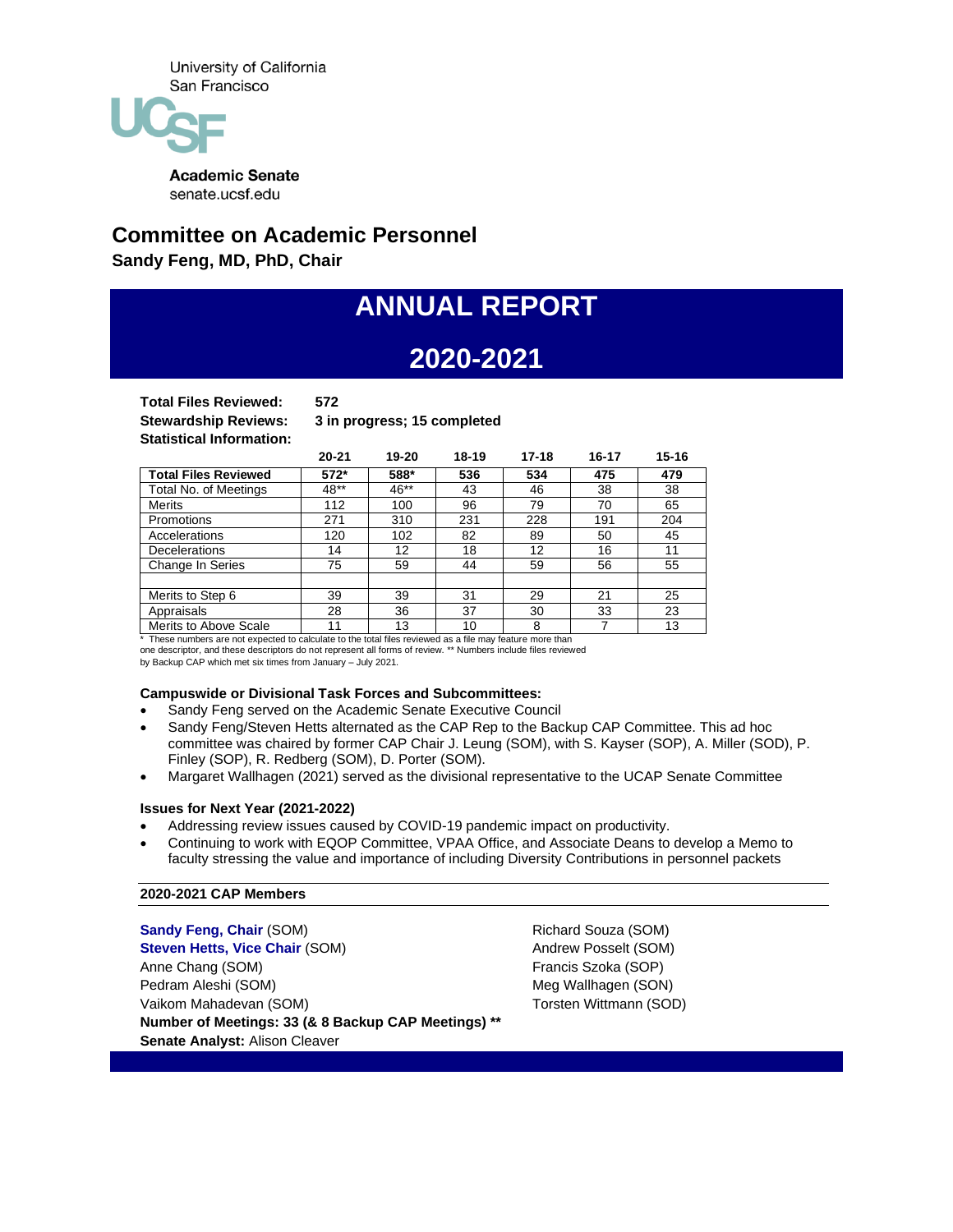# **Systemwide Business**

# **UCAP Discussions**

Systemwide University Committee on Academic Personnel met via Zoom quarterly, with UCSF UCAP Representative Meg Wallhagen attending. Systemwide discussions included:

1. Impact of Pandemic: Academic Reviews and Progression (Part A)

These discussions will continue as there is still concern about the long-term impact on academic careers, especially women and URM, and the way to consider these longer terms affects but without altering the focus on meeting the criteria for review and advancement. Considering files in a holistic manner was supported as was having individuals include "COVID Statements" but the timeframe of the modifications considered and implemented still remain somewhat unclear.

- a. The Office of the President advised end of 2020 that a Committee has been appointed to examine the impact of COVID-19. It will include nine appointees who have been nominated and seven from the academic administration side. It will commence meeting in June. UCAP will see representation on this committee if not asked to participate.
- 2. Impact of Pandemic: Effect on Salaries (Part B)

Dealing with the impact of the pandemic also raised the question of the impact on salaries. Some campuses use half-steps and discussed strategies to assure faculty are not negatively impacted by a lack of advancement if "almost there" to meet requirements for specific advancements, but. These discussions continue but different strategies seemed to be considered and used on different campuses. UCSF doesn't use half-steps in advancement and promotion.

3. Open Access

UCAP examined how to fairly allocate resources to support Open Access during the pandemic and beyond, and how this allocation would impact faculty in various professions (like the arts or other such areas) and how to fairly allocate resources to support open access. This will continue be on the agenda for next year.

4. Conflict of Commitment

This topic has been mandated for review due to an audit and is linked with concerns of foreign influence. Any engagement in a foreign agency—including as key personnel on a contract or grant whether covered part time or full time—will be category 1: one will have to report and get permission in advance. A planned report will focus on how to promote or allow persons in their entrepreneurial efforts to loosen up issues around this area. Systemwide Senate is putting together a task force to look at how to manage and what faculty want to recommend. The intention is to have policy language distributed for review/input in fall 2021. Topics raised:

- a. Visiting scholars. Will these individuals be affected" It will depend on the definition of "foreign agent".
- b. Will this impact on-line collaborations? This also is not clear at this point.
- c. What about qualitative or other "non-threatening research"? It was noted that they have to look at unintended consequences.
- d. What about lectures? Concerns are that new regulations could stifle impact or stifle collaborations.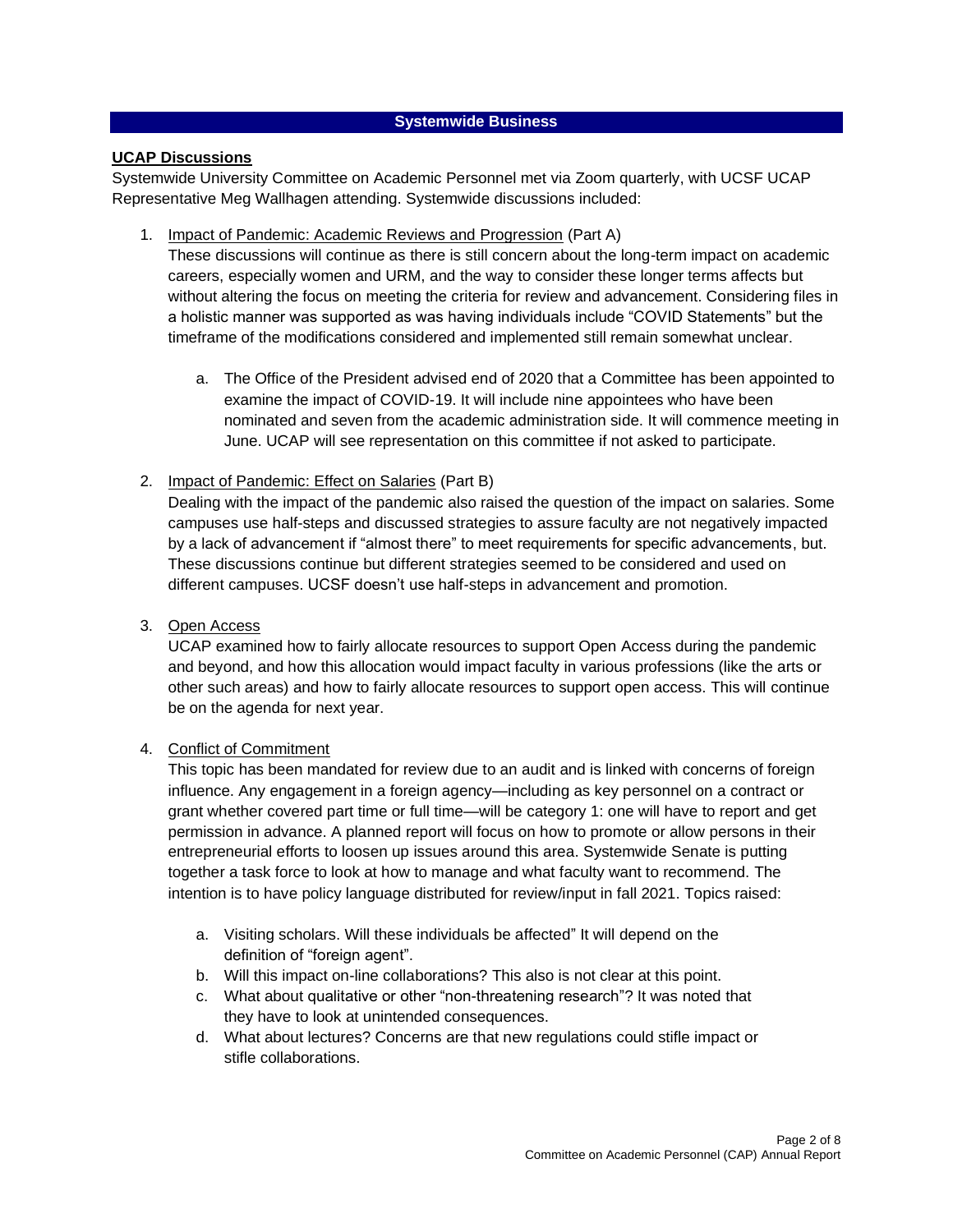5. Review and Proposed Revisions to APM 715

Proposed revisions discussed the current language being too restrictive. As authored, the leave supports faculty who intend to pursue other work that gets at innovation and entrepreneurial in nature. Further discussions will follow in 2021-2022.

# 6. Valuation of Mentorship

UCAP members discussed if the APM as authored appropriately acknowledges and recognizes the contributions of mentorship. Some effort was put into ways to include mentorship more prominently in the APM. However, issues were raised about the quality of the mentorship provided and to who (student vs. other faculty). One campus is developing possible criteria to consider and there were ideas raised around teaching mentorship. Questions included:

- a. How mentorship responsibilities often fall especially hard on URM faculty or others who are asked to be on all kinds of committees and impact of this on their careers.
- b. How is mentorship reported and the criteria for a faculty member lists as their mentee?
- c. Should such criteria be best addressed at a department or division level?

# **Divisional Business**

This year, Members of the Academic Senate Committee on Academic Personnel worked closely with the Vice Provost Academic Affairs Brian Alldredge and the Office of Academic Personnel on academic personnel file review. Other business conducted is listed below.

# **Communication on Pre-print Publications & Guidelines on Metrics for Quality Improvement/ Quality Assessment Projects**

CAP authored a communication to the VPAA Office regarding preferred placement of pre-print publications within the Advance CV for review purposes. Included in that was a separate section on developing guidelines for CAP members on how to assess quality improvement or quality assessment projects, especially those handled by HS Clinical series faculty[. \(Appendix 1\)](https://senate.ucsf.edu/sites/default/files/2021-08/CAP-Annual-Report-2020-2021-Attachment-1.pdf)

# **Distinguished Faculty Awards: The Distinction In Teaching and the Distinction In Mentoring Awards**

The 2020-21 recipients of the Distinction in Teaching Awards were Andrew D. Penn, RN, MS, CNS, NP, Health Sciences Associate Clinical Professor, Department of Community Health Systems, School of Nursing (SON) [Category 1], and Vanja Douglas, MD, Associate Professor of Clinical Neurology, Department of Neurology (SOM) [Category 2].

The 2020-2021 recipient of the Academic Senate Distinction In Mentoring Award for faculty at the rank of full Professor is Julene Johnson, PhD, Professor, Institute for Health & Aging, School of Nursing [Category 2]. Despite extending the call for nominations, the UCSF Academic Senate received no nominations for the Distinction of Mentoring Award in the Associate Professor category [Category 1]. We expect this is an exception due to the worldwide pandemic. The Senate will be conducting additional outreach next fall 2021, to insure we receive applicants in this category.

Due to the pandemic, the in-person celebration for these awardees was held online in spring 2021. The Senate's Committee on Educational Policy and the Academic Affairs Mentoring Office posed a series of questions to the respective Teaching award winners. Former DIM Award winners provided questions for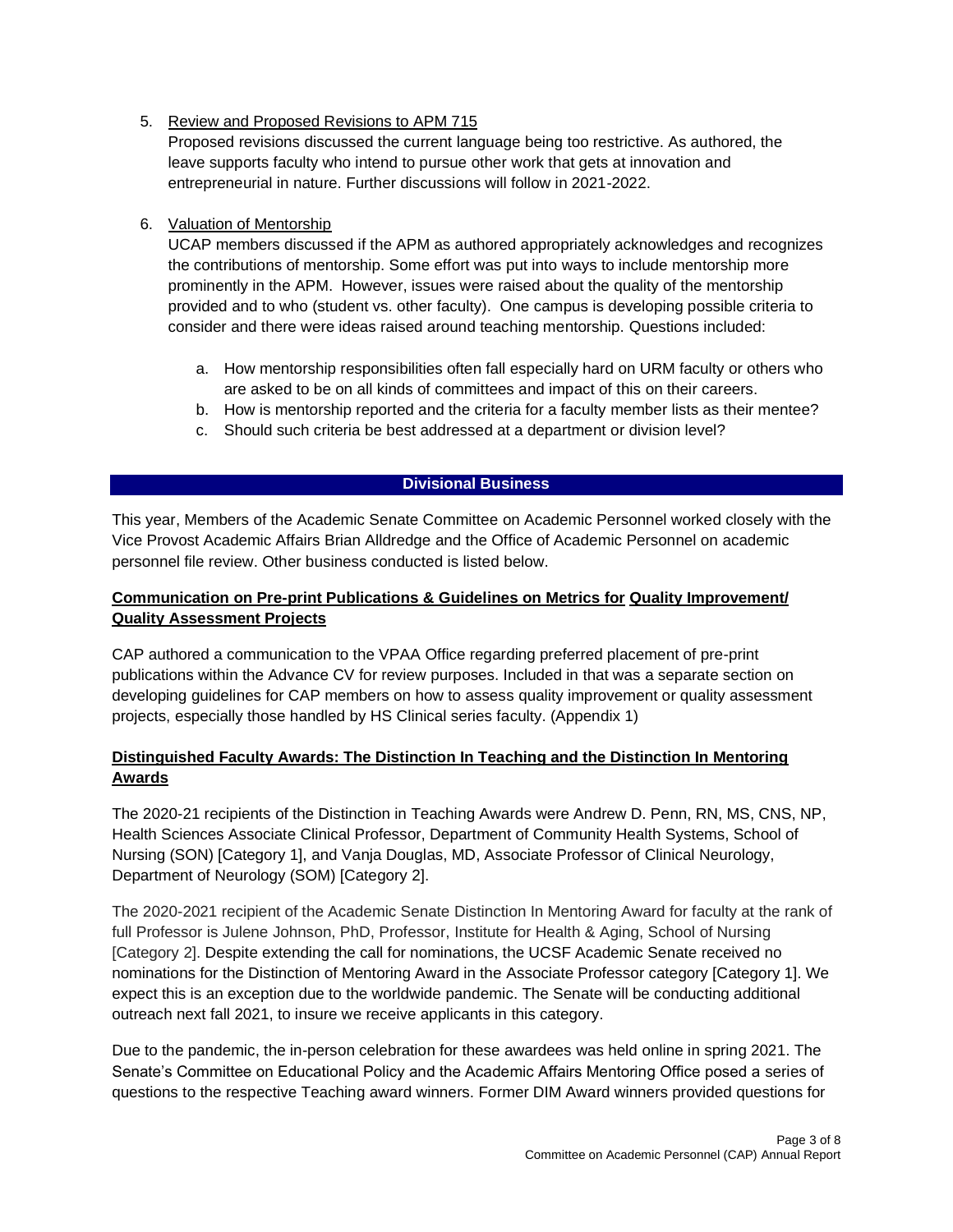current Distinction in Mentoring Award winner to respond to. Short lectures, of upwards of 10-15 minutes, on the questions were presented via Zoom and uploaded to the Senate's website. The poster announcing the online awards ceremony can be found in [Appendix 2.](https://senateserviceportal.ucsf.edu/senatedocs/2020-2021/dfa-poster-2021-05-25-Tall.pdf)

# **Statement on Modification of Review Process Due to COVID-19**

In partnership with the VPAA Office and EVCP Office, the Committee on Academic Personnel (CAP) advising that disruptions to usual academic matters would be taken into consideration during next year's (2021-2022) academic review process and beyond. Faculty were advised to include a personal statement in their personnel packets detailing the COVID-19 impact, and that will be taken into consideration during the review process. This document will be reviewed and revised as the situation progresses[. \(Appendix 3\)](https://senate.ucsf.edu/sites/default/files/2021-08/CAP-Annual-Report-Attachment%203-2019-2020.pdf)

# **Retreat (CAP, VPAA Office, & Associate Deans, Schools)**

1. COVID-19 Review & Impact on AA matters – All in attendance anticipate giving upwards of four to five years to see a full return of all faculty to the pre-pandemic levels.

DISCUSSION: Plus, how do we assess in this interim period to insure fairness? How do we assess when it's not a justified explanation for lack of productivity, when, for example, it's six years down the road from the pandemic? It's helpful for Department Chairs to explain this – to provide context. And then the long-standing impact, and effect on career – which will be difficult to assess in 3-5 years. When the issue isn't a delay of a career, but instead a derailment of career.

Aside from COVID, there have been various faculty throughout UCSF who have suffered hardships. The campus have already taken a holistic approach to support faculty hardship. The criteria will still be expected to be met – but it will help AA and CAP to assess patterns in departments/divisions; this will help determine where the person felt they "should" have been, vs. where they are. The goal is to couch this as the 'special circumstances pathway' which has always been in existence. But COVID has exerted a broader impact; this isn't a departure. Some sort of limit should be placed on the type of verbiage.

For the non-Senate clinical faculty, there are a lot of infrastructure issues especially for clinical trials, etc. There are some bottleneck capacity issues in OR, etc. which need to be taken into context in the review. These matters are beyond the control of an individual. If the entire department/division has been impacted in the same manner, that would be up to the Chair/Chief to advise on that.

*Committee on Faculty Welfare:* There remain issues around privacy and tension where faculty don't want to reveal private details. Further how should we balance that with a need for faculty to explain their productivity level. Expressing to the faculty member how that information will be used would be appreciated. Plus explaining that there is a period of time that this will be reviewed, after which it won't be available for review.

*VPAA Office:* UCSF is used to applying the criteria in a flexible manner, and taking context into account. We are quite concerned with the disparate impact especially for women and URM faculty, both of whom are going to take on a bigger burden. On the disparate impact, VPAA Office has been looking at how this will be assessed at a campuswide level, but cannot influence the departmental/divisional level. If we apply the same type of principle to review in these circumstances, that we often apply to faculty new to UCSF or junior faculty--namely that people's initial performance will be minimal and then the trajectory will take off—might be the right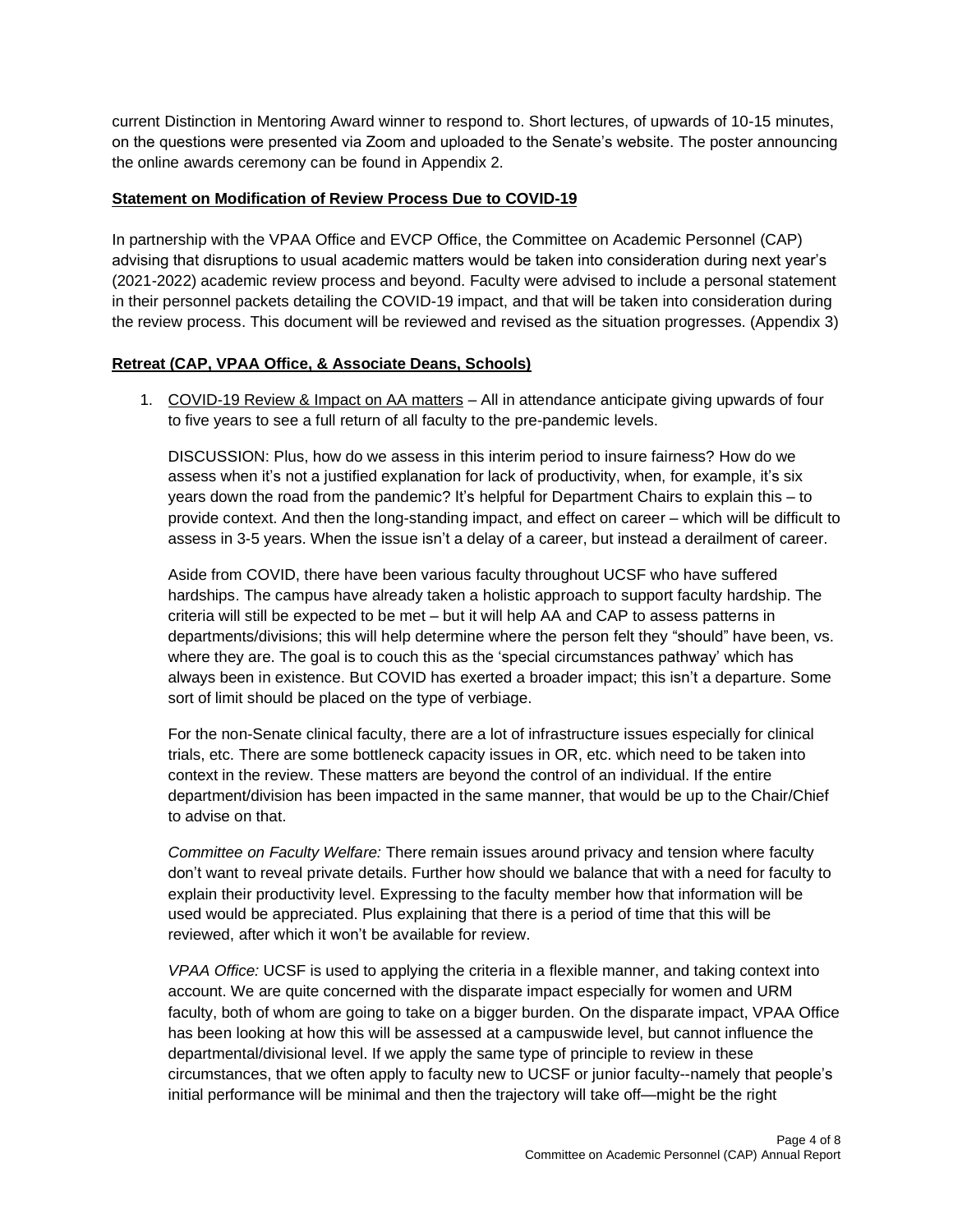direction. We would hope that this issue can be explored at incremental steps to assure the campus is addressing it adequately and fairly.

*NEXT STEPS:* VPAA Office will work with Associate Deans to develop a more nuanced message. It will route to CAP for review once a draft has been developed.

#### 2. Committee on Academic Personnel Inquiries

#### a. In Residence Faculty

CAP member raised the item that Independent funding used to be a UCSF measure for a/p review for In Residence faculty. Is that still the case, and if not, what is?

For SOM. it isn't independent funding that's needed, but research independence – either with outside funding or internal funding. A faculty member may have to be very creative to find funding without external grants, i.e. gun violence or reproductive rights, but it can be accomplished.

CAP asked if there was now a blurring between In Residence or Clinical X series? Associate Deans and VPAA Office advised that both categories of faculty are required to have independent contributions to research that contribution doesn't have to be independent funding.

Overall, one (funding) is how to bring in salary, and the other is promotion criteria: these are different issues. The APM doesn't require funding to advance, but if you're in the In Residence Series and you're the sole source of funding, then you may not be able to advance without it.

Another area of issue for CAP is junior faculty who are still publishing with their mentors. How should this be assessed? Associate Deans advised they rely on reference letters to determine if independence has been established. This doesn't apply to team science faculty who fall under the policy regarding collaborative efforts. When it arises in an Appraisal, it's easier for CAP to be 'harsher' to send a message that something is missing. First/last authorship in peer-reviewed publications is another measure of independence.

# b. Teaching Evaluations

CAP noted that these need to be helpful in CAP review. At present they're often a mix of different types of evaluations. Can a uniform summary of them—the same across schools and divisions--be developed? It's difficult to assess across the differences.

CAP noted that there's such a variety of the type of evaluations often within a single packet, with no metric on how to assess the different evaluations within a packet. Or there are very few evaluations to assess.

Associate Dean Binder and Garcia advised that when they've checked in with the evaluation groups within the SOM, and they've agreed there is collective concern about the variety and lack of value in current teaching evaluations. VPAA Alldredge also confirmed the variability in teaching evaluation instruments across the schools, and the issue of context these differing assessments present in the academic review process.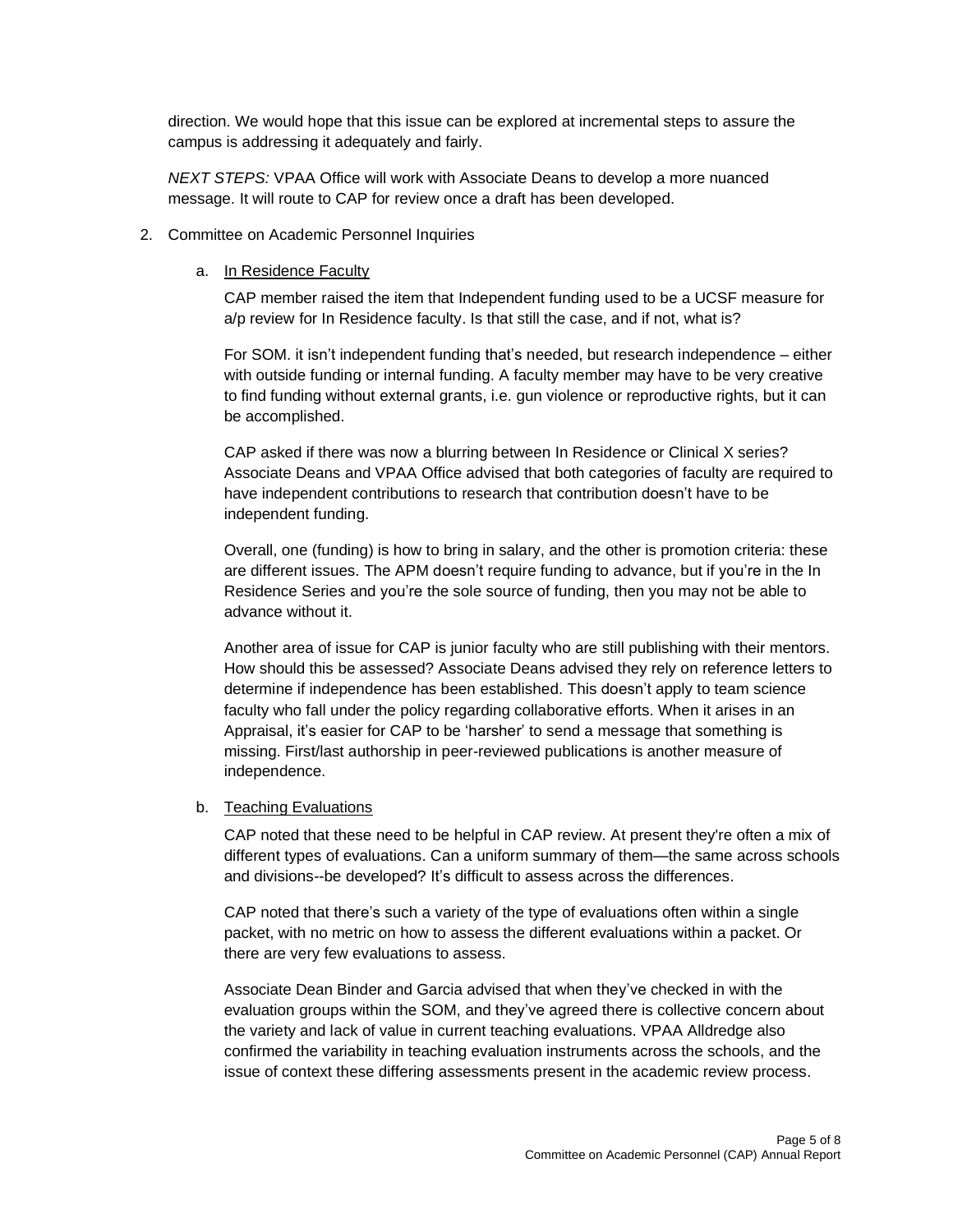SOM Associate Dean's advised that it's been made worse with MedHub. Comparing MedHub to E-Value, the evaluative questions aren't consistent. If the educational domain could address these varied evaluations from the ground up within each School, this will help immensely. This has been conveyed already to MedHub and UCSF is already addressing it internally.

A tangential issue is the graduate programs and how to assess their effectiveness within a teaching model. This also in development within the various schools but the topic will be tabled for future discussion.

# c. Diversity Efforts

All present support the inclusion of the EQOP Guidance on DEI Statement document being included in the next Call for Personnel Packets, or at least included in the VPAA website as a document of interest for faculty. [\(Attachment](https://senate.ucsf.edu/sites/default/files/2021-08/CAP-Annual-Report-2020-2021-Attachment-1.pdf) 1)

One question moving forward is interest in making a DEIT Statement a requirement in each A/P packet. If this is required, how do should CAP evaluate it? At present, CAP views these in a holistic manner, but also recognizes that it is a subjective review.

For those present, there is hope that the DEI Guidance document will eliminate faculty including comments about "serving a diverse population", and encourage them to focus on specific areas where they're making a DEI impact.

- d. Diversity Issues Related to Initial Appointment– *Should a line be added in Advance in the Chair's Letter to ask why a particular series was chosen at appointment, and if the candidate was informed of the differences in expectations and benefits associated with the various series?*
	- i. Is the appointment rationale for a particular faculty series discussed with the candidate at the point of hiring? There is a Points of Interest document included in many files, but is it gone over by the hiring committee or department chair? CAP is curious if it should request within the Chair's letter why a particular series/step was chosen?
		- 1. VPAA Alldredge advised this is also gone over at the Faculty Development Day, and during Mentoring Month. Associate Deans advised that they are sometimes consulted, but often not. Departments are different, so issues in one may not be consistent with others.
	- ii. At the level of recruitment, job listings specify expectations, not faculty series type. When applying for the job, applicants can request additional information and it can be provided. There is no attempt to not provide, but at hiring, applicants are usually more interested in duties and expectations. The jobs are very different (from clinicians to basic scientist), and one group doesn't want to be the other.
	- iii. Further, are female and URM candidates hired in non-Senate faculty series proportionately more often than male candidates? Associate Deans and VPAA Office offered that the question might be rephrased. Namely: is UCSF recruiting enough female and URM faculty in basic science fields? Statistically UCSF hires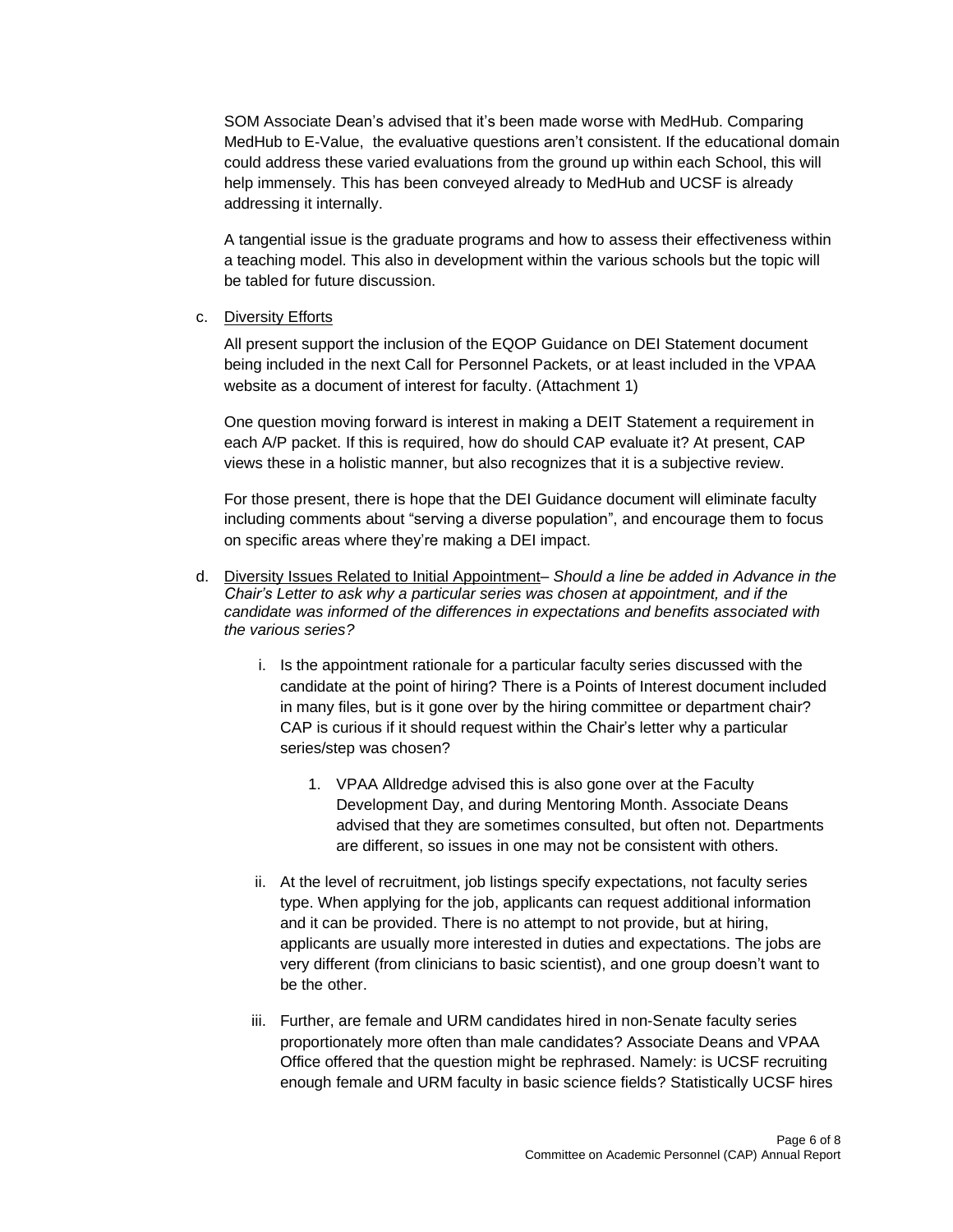both URM and female faculty when they're within the applicant pool; but they are often not.

- iv. *Request for Information:* Can it be tracked to determine if particular series have more URM faculty and if that's at a hiring level? Or does it become that way due to attrition? Does this differ by school?
- e. Issues Related to Changes in Series

CAP also encouraged discussion within departments of Changes in Series, that these actions shouldn't be viewed as failures in one series. However in the review process, CAP must assess what a faculty member does, not what they aspire to do; so a faculty member will be reviewed based on the new series expectations for advancement, not the current series. If what they do is more appropriate in another series, then they should be moved so as to be successful. The Associate Deans also advised that there's a difference in the financial commitment for a Senate v. non-Senate faculty appointment.

Associate Deans advised that there's a difference between the information provided during onboarding, and the in-depth discussion at Faculty Development Day on the differences in the series. The Faculty member would need to actively seek this information.

#### f. Teaching Expectations for HSC Faculty at Affiliates

CAP is concerned that the expectation of a minimum of fifty teaching hours isn't communicated to faculty at affiliates (VAMC, BCHO, UCSF Fresno). Those present advised that it is communicated, as is the expectation of letters of reference within personnel packets.

But it is also recognized that those faculty at affiliates aren't exposed to the same number of students or colleagues as those at UCSF campuses. This permits those reviewing packets from faculty at affiliates to make some exceptions. CAP noted that is you're permitting exceptions in some cases, then shouldn't all faculty have such exceptions? VPAA Office advised that the expectations are also tempered by percent time appointment and also the affiliate agreement. Not on a case-by-case basis.

If a faculty member is parttime VAMC and parttime UCSF, this should be taken into consideration because combined it's a full-time appointment, so the original expectation of fifty hours should still be met. VPAA Office/Associate Deans advised that CAP won't see any packets where faculty members didn't have the opportunity to teach.

# 3. VPAA Office/Associate Dean Inquiries

a. Consideration of prior years of service outside UCSF at times of proposed promotion

SOM Associate Deans advised that they have no control over the level of initial appointment. Some faculty get appointed after having been an Assistant Professor at another institute. When going up to Associate Professor within Advance, they're